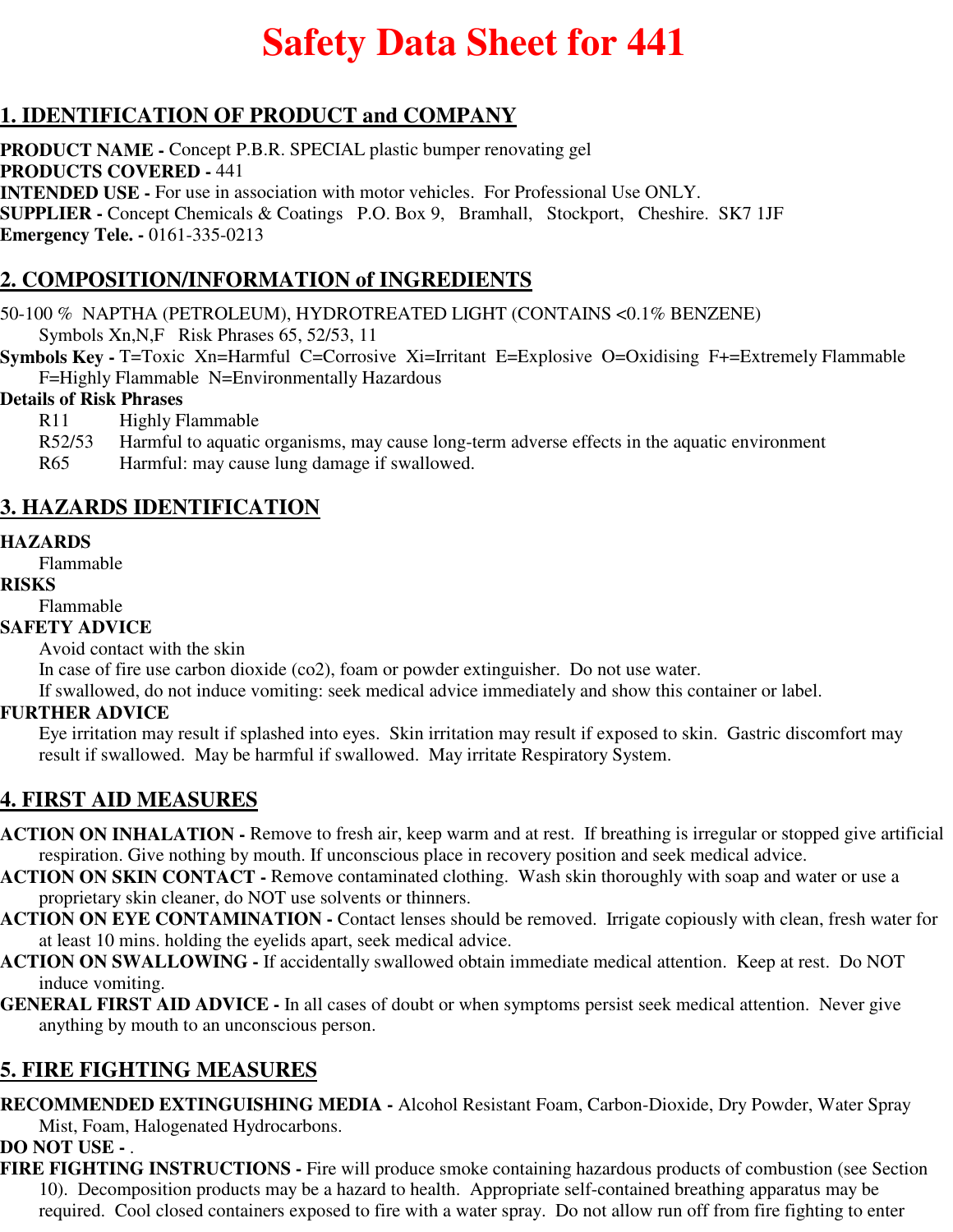drains or water courses.

# **6. ACCIDENTAL RELEASE MEASURES**

Exclude sources of ignition and ventilate the area. Exclude non-essential personnel. Avoid breathing vapours. Refer to protective measures listed in sect. 7&8. Contain and collect spillages with non-combustible absorbent materials e.g. sand, earth and place in suitable container for disposal in accordance with the waste regulations Clean preferably with a detergent, avoid use of solvents. Do not allow to enter drains or water courses. If it does the local water company should be contacted immediately, in case of contamination of streams rivers or lakes the National Rivers Authority

# **7. STORAGE AND HANDLING**

- **STORAGE PRECAUTIONS** If designated flammable is subject to the Highly Flammable Liquids & Liquefied Petroleum Gases Regulations. Up to 50lts may be kept in workroom fireproof cupboard or bin, otherwise in a separate room Observe the label precautions. Store between  $5 \& 25\phi$ C in a dry well ventilated place away from sources of heat, ignition and direct sunlight. No smoking. Prevent unauthorised access. Containers which are opened should be properly resealed and kept upright to prevent leakage. Store away from oxidising agents and strongly alkaline and acidic materials. The principles contained in the HSE's guidance note Storage of Packaged Dangerous Substances should be observed when storing this product.
- **HANDLING PRECAUTIONS** Vapours are heavier than air and may spread along floors. They may form explosive mixtures with air. Prevent creation of explosive or flammable mixtures and avoid vapour concs higher than the OEL Do not use in areas where potential sources of ignition exist. Electrical equipment should be protected to the appropriate standard. Use non sparking tools & exclude sources of heat, sparks & flames Avoid skin & eye contact. For personal protection see Sect.8. Good housekeeping and regular removal of waste materials will minimise risks. Tha Manual Handling Operations Regulations 1992 may apply to the handling of containers of this product. Refer to the published guide weight when carrying out assessments. The requirements of regulations made under the Health & Safety at Work etc. 1974 should be complied with.

# **8. EXPOSURE CONTROLS AND PERSONAL PROTECTION**

#### **OCCUPATIONAL EXPOSURE LIMITS**

NAPTHA (PETROLEUM), HYDROTREATED LIGHT (CONTAINS <0.1% BENZENE) Long Term: 1000 mgm/m3 Notation SUP OES **NOTES -** Sen =Respiratory Sensitizer OES = Occupational Exposure Standard MEL = Maximum Exposure Limit OEL's are from EH40 except where marked SUP which are assigned by the supplier of the substance

- **ENGINEERING PRECAUTIONS** Provide adequate ventilation. Where reasonably practicable this should be achieved by the use of local exhaust ventilation and good general extraction. If extraction methods are insufficient to maintain concentrations of particulates and/or solvent vapours below relevant OEL's, suitable respiratory protective equipment should be worn.
- **GENERAL PRECAUTIONS** All personal protective equipment should conform to the Provision & Use of PPE Regulations 1992.
- **RESPIRATORY PROTECTION** If exposure to hazardous substances identified above cannot be controlled by provision of local exhaust ventilation & good general extraction, suitable respiratory protective equipment should be worn.
- **HAND PROTECTION Full physical protection is best. Seek relevant advice from glove manufacturers. Barrier cream may** be of help but should not be applied after exposure has occurred.
- **EYE PROTECTION -** Eye protection designed to protect against liquid splashes should be worn.
- **SKIN PROTECTION -** Cotton or cotton/synthetic overalls or coveralls are normally suitable. Grossly contaminated clothing should be removed and the skin washed with soap & water or a proprietary skin cleaner.

# **9. PHYSICAL AND CHEMICAL PROPERTIES**

**Physical State -** Liquid **Flash Point Specific Gravity -** 1 **Vapour Density -** HEAVIER than AIR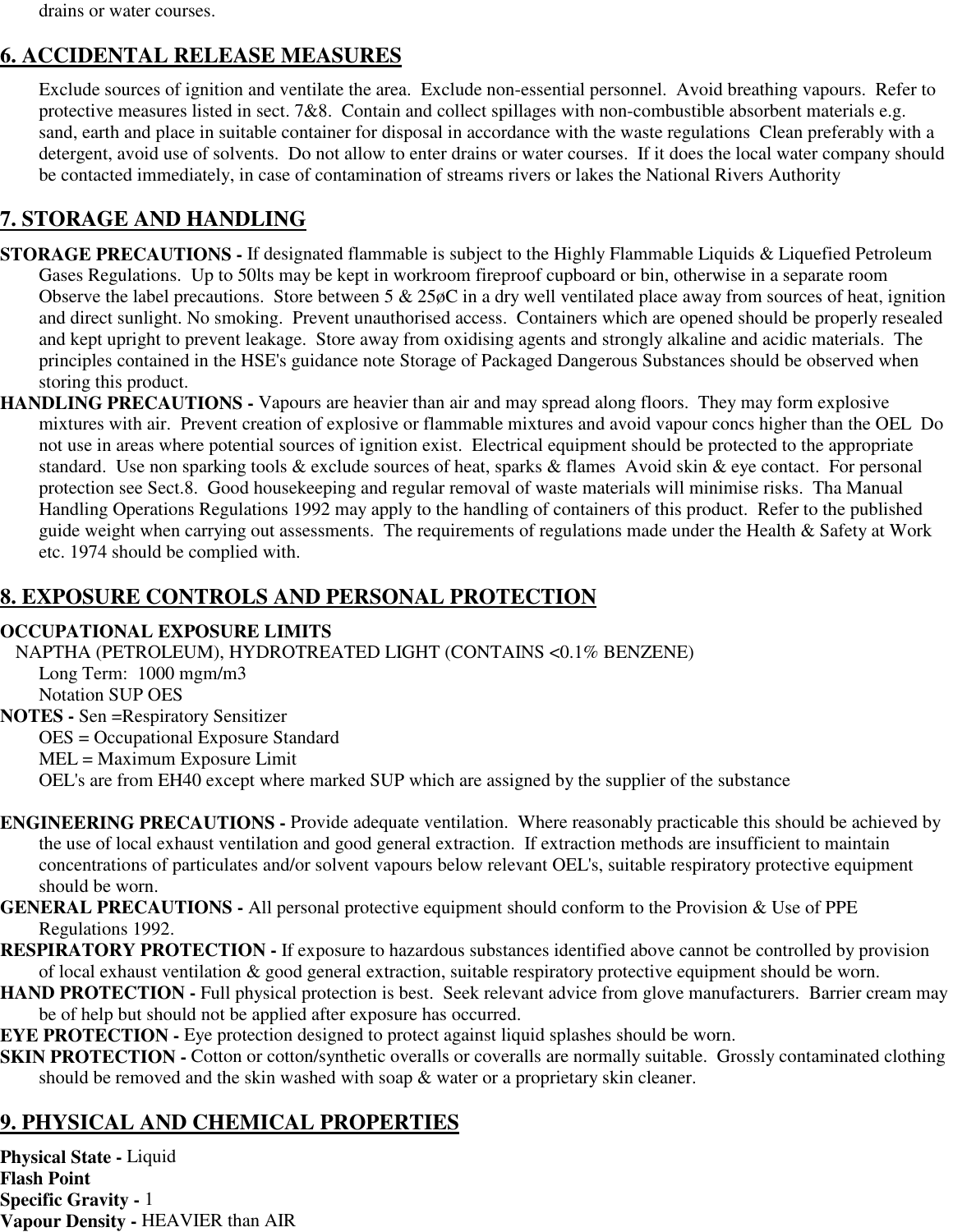## **10. STABILITY AND REACTIVITY**

Stable under the recommended storage & handling conditions (see Sect.7). In a fire, hazardous decomposition products such as smoke, carbon monoxide, carbon dioxide, and oxides of nitrogen may be produced. Keep away from oxidising agents and strongly alkaline and acid materials to prevent the possibility of an exothermic reaction.

## **11. TOXICOLOGICAL INFORMATION**

There is no data available on the product itself. Exposure to organic solvent vapours may result in adverse health effects such as irritation of the mucous membrane and respiratory system and adverse effects on the renal and central nervous systems. Symptons include headaches, dizziness, fatigue, muscular weakness, drowsiness and in extreme cases unconsciousness. Splashes in the eyes may cause irritation and reversible local damage. Repeated or prolonged contact with the product may lead to removal of natural fats from the skin resulting in non-allergic contact dermatitis and absorption through the skin. Ingestion will result in irritation of the gastrointestinal tissues resulting in pain, vomiting, abdominal tenderness, nausea, blood in vomit & faeces.

## **12. ECOLOGICAL INFORMATION**

There is no data available on the product itself. The product should not be allowed to enter drains or water courses or be deposited where it can affect ground or surface waters. The Air Pollution Control requirements of regulations made under the Environmental Protection Act may apply to the use of this product.

## **13. DISPOSAL CONSIDERATIONS**

Do not allow into drains or water courses or dispose of where ground or surface waters may be affected. Wastes, including emptied containers, are controlled wastes and should be disposed of in accordance with regulations made under the Control of Pollution (1974) & Environmental Protection (1990) Acts. Using the information in this data sheet, advice should be obtained from the Waste Regulation Authority whether the Special Waste Regulations 1980 apply.

## **14. TRANSPORT INFORMATION**

**UN No -** 1268 **Packing Group -** III **Class -** 3.3 **Designation -** FLAMMABLE LIQUID For Transport Information other than UK Road or Rail please contact your supplier.

## **REGULATORY INFORMATION**

**CLASSIFICATION** Flammable **CONTAINS RISKS PHRASES** Flammable **SAFETY PHRASES** Avoid contact with the skin In case of fire use carbon dioxide (co2), foam or powder extinguisher. Do not use water. If swallowed, do not induce vomiting: seek medical advice immediately and show this container or label.

#### **16. OTHER INFORMATION**

**Date of Origination -** 27/02/96 **Date of Last Revision -** 28/07/00 **Reason for Revision -** 

> The information contained in this safety data sheet is provided in accordance with the requirements of the Chemicals (Hazard Information & Packaging) Regulations The product should not be used for purposes other than those shown in sect.1 without first referring to the supplier and obtaining written instructions. As the specific conditions of use of the